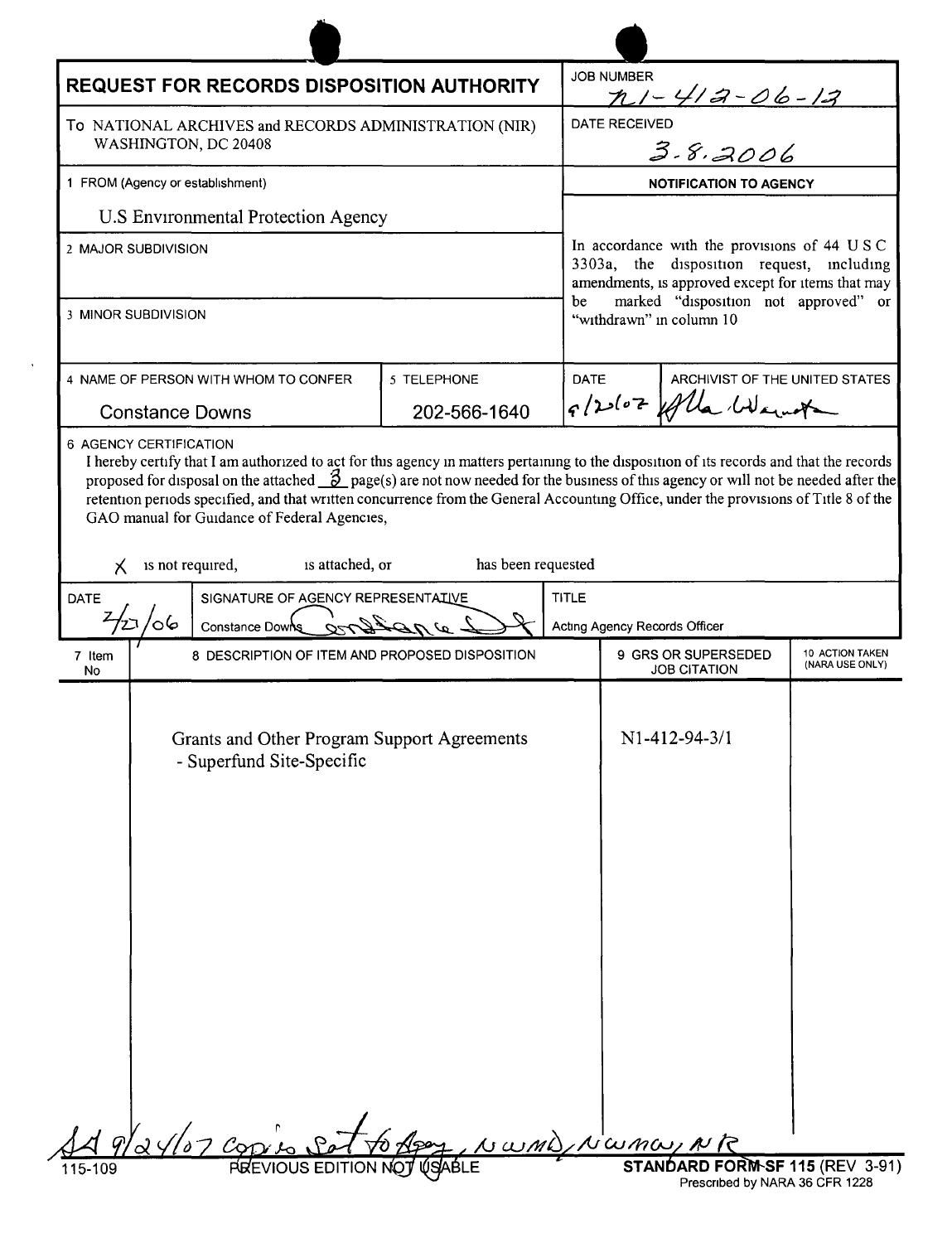This schedule is in draft. It may be used to retire records, but may not be used to destroy records. If **you have any questions. please contact the Records Help Desk.**

# **EPA Records Schedule 001**

**Status:** Draft, 02/09/2007

**Title:** Grants and Other Program Support Agreements - Superfund SIte-Specific

**Program:** Superfund

**Applicability:** Agency-wide

**Function:** 205 - Federal Financial Assistance

### **NARA Disposal Authority:**

This schedule authorizes the disposition of the record copy in any media (media neutral) Records designated for permanent retention must be transferred to the National Archives in accordance with NARA standards at the time of transfer

•  $N1-412-06-12$ 

### **Description:**

Includes records that document all types of agreements to which EPA is a party and that support the Superfund program Specific types of agreements may include interagency agreements, cooperative agreements WIth federal, state and local government agencies, access agreements, remedial planmng and implementation agreements, state Superfund contracts (SSCs), technical assistance grants, Brownfields grants, and other types of agreements which provide for program assistance, support or other shanng of Agency resources and services

Includes supportmg documentation - Specific types of records mclude documentation of significant actions and decisions, applications, pre-award reviews, funding decisions, award documentation, agreement oversight actrvities, correspondence relatmg to the agreement, non-compliance/dispute documentation, audit records, and closeout documentation for completed agreements

Excludes Superfund grants and agreements that are not site-specific scheduled as EPA 003 and final products and dehverables scheduled as EPA 258

### **Disposition Instructions:**

**Item a:** Not needed for cost recovery

- **• Disposable**
- Close inactive records immediately after closeout of the agreement
- Destroy 7 years after file closure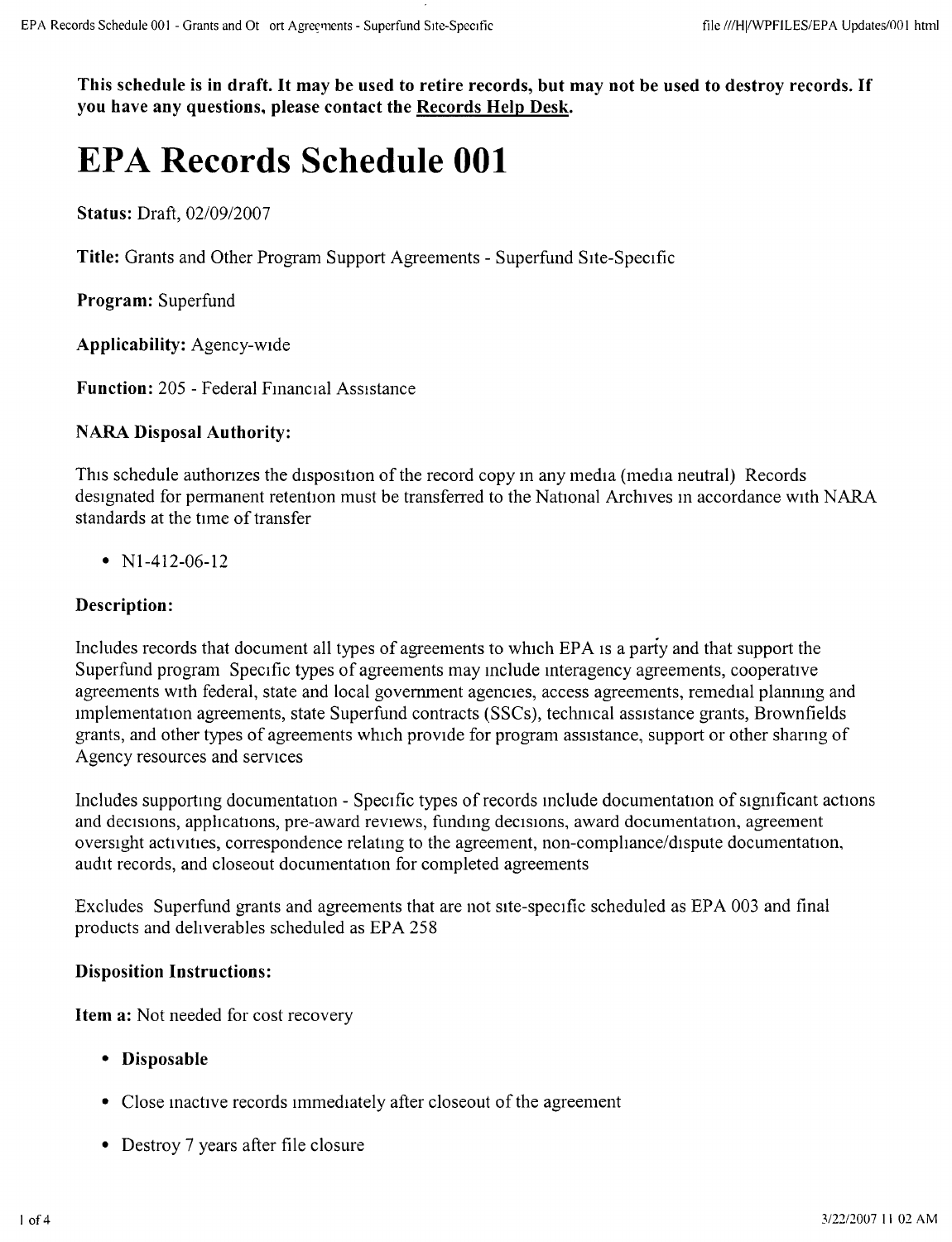**Item b:** Needed for cost recovery

- **• Disposable**
- Close inactive records immediately after closeout of the agreement
- Destroy 30 years after file closure.

#### **Guidance:**

Final reports and dehverables are permanent records and scheduled as EPA 258.

Agreement closeout is when the Agency determines all administrative actions and required work at the site Is completed (submission of the final expenditure report, SF 269 - Financial Status Report, by the recipient), or when the agreement is terminated or annulled and any disputes settled Final closeout may consist only of an mternal Agency memo.

The following offices and managers are responsible for mamtammg a complete record set and for dispositioning documents as designated below

Grants Management Office (Grants Specialist) - Record copy of apphcations, reviews and amendments related to the application; administrative review checklist, certifications; agreements and any amendments, award documentation, requests for deviations, stop work orders; documentation relating to ternunation actions, disputes and appeals, annulments and audits, legal opinions; reimbursement requests, payment vouchers; financial status reports; and increases and decreases, correspondence and other related documents

Program Office (Project Officer) - Record copy of documents used for day-to-day technical direction of the grant or interagency agreement such as draft and final products and dehverables; work plans and progress reports; draft documents and comments provided or other records of techrucal direction Copies of applications, awards, amendments and other admnustratrve and financial documents. See EPA 183 for Grant and Other Agreement Oversight records

Copies of these records may be filed With the site files for histoncal purposes or With cost recovery records which are scheduled as EPA 024 See EPA 013 and EPA 014 for Removal SIte Files and Remedial Site Files. respectively All other copies may be destroyed when no longer needed

Grants and agreements that are being audited, appealed, or in any other kind of legal action can not be destroyed until the case is closed See EPA 680 for the Grant Appeal File and EPA 183 for Grant and Other Agreement Oversight records

For general Superfund (not site-specific) grants and agreements. and programs other than Superfund, see EPA 003 Contract management records are scheduled as EPA 020 (Superfund), EPA 055, EPA 202, and EPA 258 The Grants Information and Control System (GICS) IS scheduled as EPA 575 EPA 009 covers the Integrated Grants Management System (IGMS).

Financial assistance to local governments responding to releases of hazardous substances through the Local Government Reimbursement Program are scheduled as EPA 080. See EPA 084 for Case-Specific Decisions on Indemnification Requests from States for Response Action Contractors (RACs)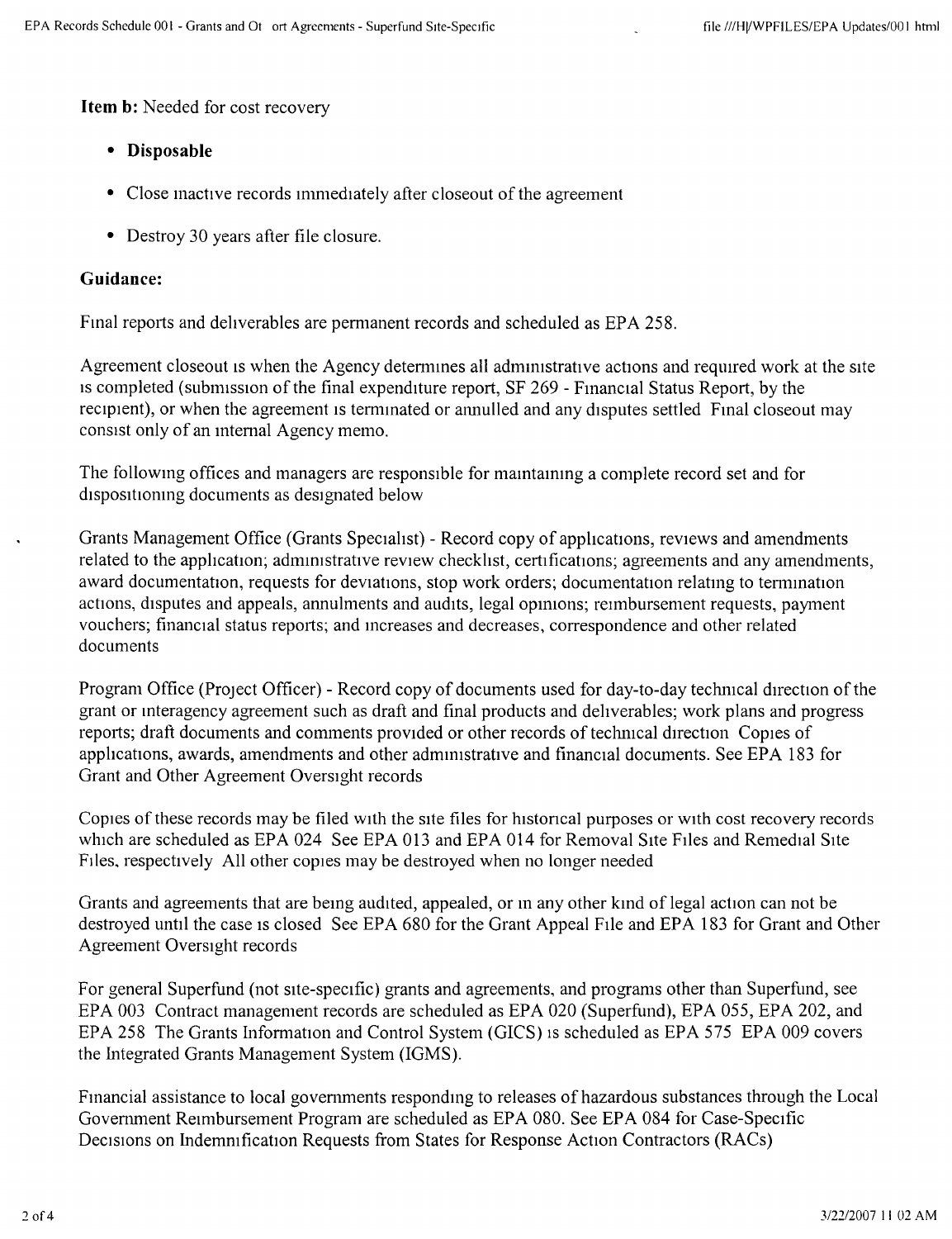Note Retention of agreement records by the Agency IS govemed by this schedule. For CERCLA cooperative agreements and Superfund State Contracts recipients of awards must mamtam all records for 10 years following subrmssion of the final Financial Status Report unless otherwise directed by the EPA award official, and must obtain written approval from the EPA award official before destroying any records (40 CFR 35 6705).

For CERCLA Techmcal Assistance Grants, recipients of awards must maintam records generally for three years (40 CFR 35 4105) For other assistance awards, recipients of awards must maintam records generally for three years (40 CFR 30 501 and 31.42) However, m order to ensure that the records are available to EPA when needed for cost recovery and in order to save EPA access costs and the grantee storage costs, It IS recommended that all Superfund-related grants be amended to have grantees tum over all records upon grant closeout to the EPA in a fonnat acceptable to the FRC The records can then be retired directly to the FRC and retrieved when needed for the IG audit or cost recovery or litigation without fear that the grantee has dissolved or has inadvertently disposed of the records An Agency records liaison officer should be contacted for the latest guidance on prepanng records for the FRC The Corps of Engineers as a federal government entity is exempted from this policy.

Microform copies are to be produced m accordance WIth standards in 36 CFR 1230.10 and 123020.

Specific legal citations include, but are not limited to

- Comprehensive Environmental Response, Compensation and Liabihty Act of 19S0, as amended, Section 101, et seq.
- <sup>40</sup> CFR Part 30, <sup>31</sup> and 35, Subparts <sup>M</sup> and 0

## **Reasons for Disposition:**

Previously approved as N1-412-94-3/1 The disposition instructions have been rewritten as media neutra to allow for mamtammg the record copy m EPA's electromc recordkeepmg system.

Item c for electromc copies created WIth word processing and electromc mail apphcations was deleted on *OS/0912006* pursuant to NARA Bulletm 2006-04

## **Custodians:**

Multiple umts

# **Related Schedules:**

EPA 003, EPA 009, EPA 020, EPA 024, EPA OSO,EPA OS4,EPA IS3, EPA 202, EPA 258, EPA 575, EPA 680

# **Previous NARA Disposal Authority:**

*NCI74-255/8,* NC-412-75-6/l, NCI-412-77-41l, NCI-412-7S-1 *0/6b,* NC 1-412-S4-11l2b, *NCI-412-85-7/5,* NCI-412-S5-101l5, *NCI-412-S5-1S/2* and 24, *NCI-412-S5-25/5a,* b, and d, *NCI-412-85-25/6,* NI-412-94-31l

**Entry:** *0312011991*